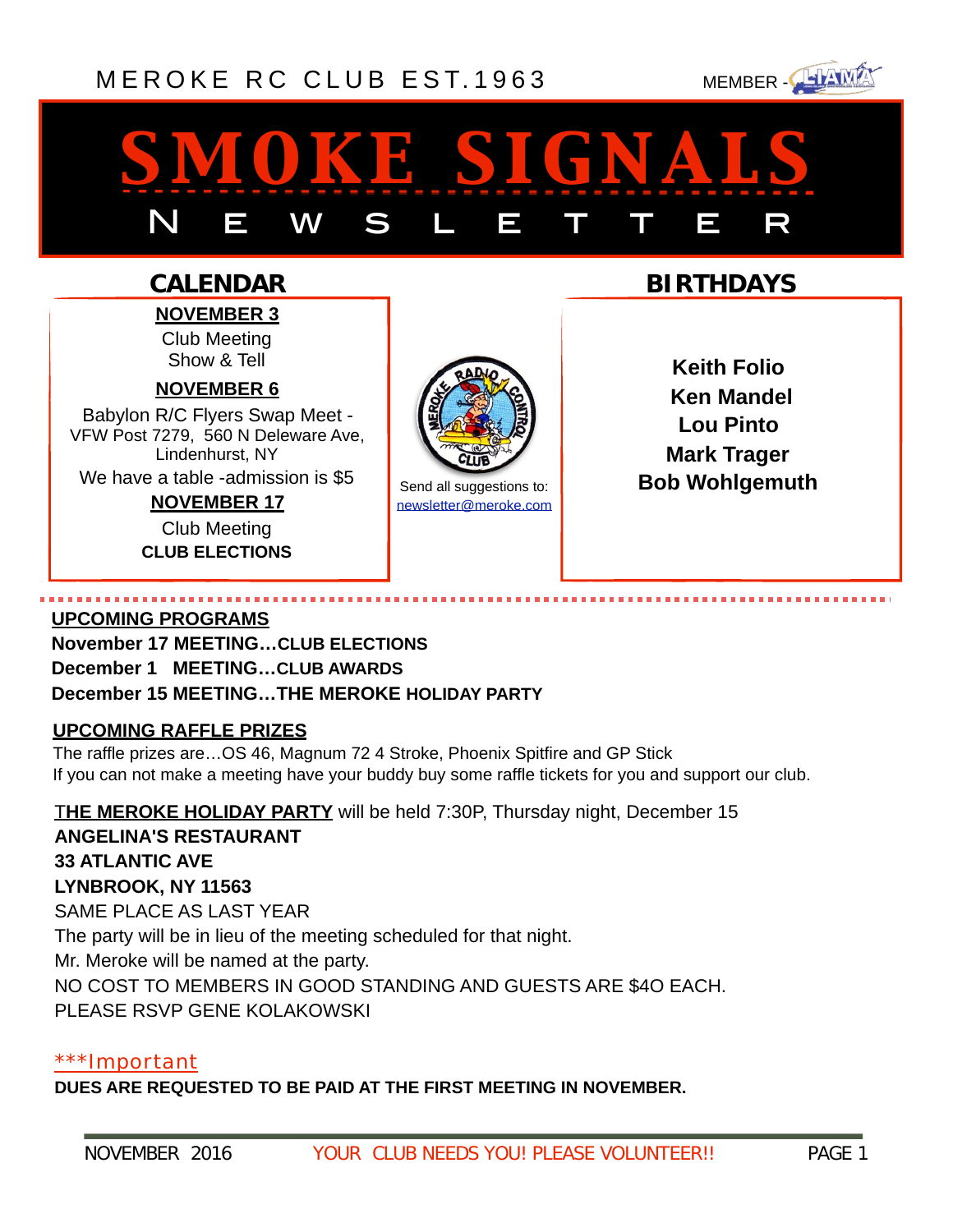# **SMOKE SIGNALS**



#### **MEETING MINUTES - October 6, 2016**

The meeting was opened at 8:00pm with the Pledge of Allegiance. Roll Call: 32

Minutes: Waived. Approved and seconded. **Note:** We got some bad news. Mark reported that Charlie Lando is in grave shape. His wife asked that we refrain from calling or visiting. Mark will keep us informed.

#### **Report Of Officers:**

**President:** It was reported that the Picnic was good.

Paintball went very well in spite of the weather and almost non existent advertising in Newsday. We didn't make huge money but we didn't lose either.

The end of year party will be at Tre Scalini in Farmingdale on Friday December 2nd at 7:30pm. Members are free but guests will be \$39.00.

Went over menu and reiterated that you must sign up so there can be a head count.

The awards meeting will be on December 15th with pizza being served. This is our regular meeting date and time. October 23rd will be "Hot Dog Sunday" starting at 11:00am.

November 3rd will be the "Show & Tell" meeting.

Dues will be collected at that meeting.

November 6 will be the Babylon Flyers Swap Meet starting at 9am and running until 1pm. We have a table there. Elections will be held at the November 17th meeting.

Mark reported that they are installing additional transmitters on the tower. we don't know yet what problems they will cause.

**Treasurer**: Treasury is in excellent health.

**Vice President:** Joe was disappointed with the Picnic attendance. Joe reported also that he has all the food for "Hot Dog Sunday". we will need other members to get ice, charcoal, etc.

**Building Program:** Starting October 15th work will begin on the 3 Paintball planes. Members will be learning how to sheet cover a foam core wing. Nelson promises a lot of projects this year.

**Meeting Programs:** Starting October 15th work will begin on the 3 Paintball planes. Members will be learning how to sheet cover a foam core wing. Nelson promises a lot of projects this year.

**Flight Instruction**: 1) Phil reported that the shed has been left unlocked numerous times. Please make sure if you open it make sure when you leave it's locked.

2) Mark reported that he was contacted through our web site by 3 youngsters that were interested in learning to fly. The only problem is that their schedule only allows them Sundays to fly. Mark said that arrangements will be made to help them.

**Field Safety:** Tony Pollio clarified the allowable flight ceiling for our field. The rules state that if you are within 3 miles of an active airfield the ceiling is 400 feet but since we are not within that 3 mile area the skies the limit. (which means there is no ceiling restriction). Also mentioned was that someone ran into the new fence.

#### **Recording Secretary, Corresponding Secretary**, **Video Librarian, Web Master, Meeting Programs Friends of Lufbery, Club Archives -** No Reports

**Membership:** No report but Mark reported that Robbie will not be doing membership anymore so this position is up for grabs. We'll need someone to step up when we do nominations so we can fill this spot.

**Old Business**: Refer to the President's and Vice President's reports.

**New Business:** Refer to the President's report.

**Coffee Break.** (Prepared by: Al Weiner)

e

**Raffle Winners:** 1st Prize: Nelson Ramos - Tower .61 Two Stroke Engine 2nd Prize: Charlie Passanante - 15% Fuel 3rd Prize: Frank Pawlowski - After Run Oil

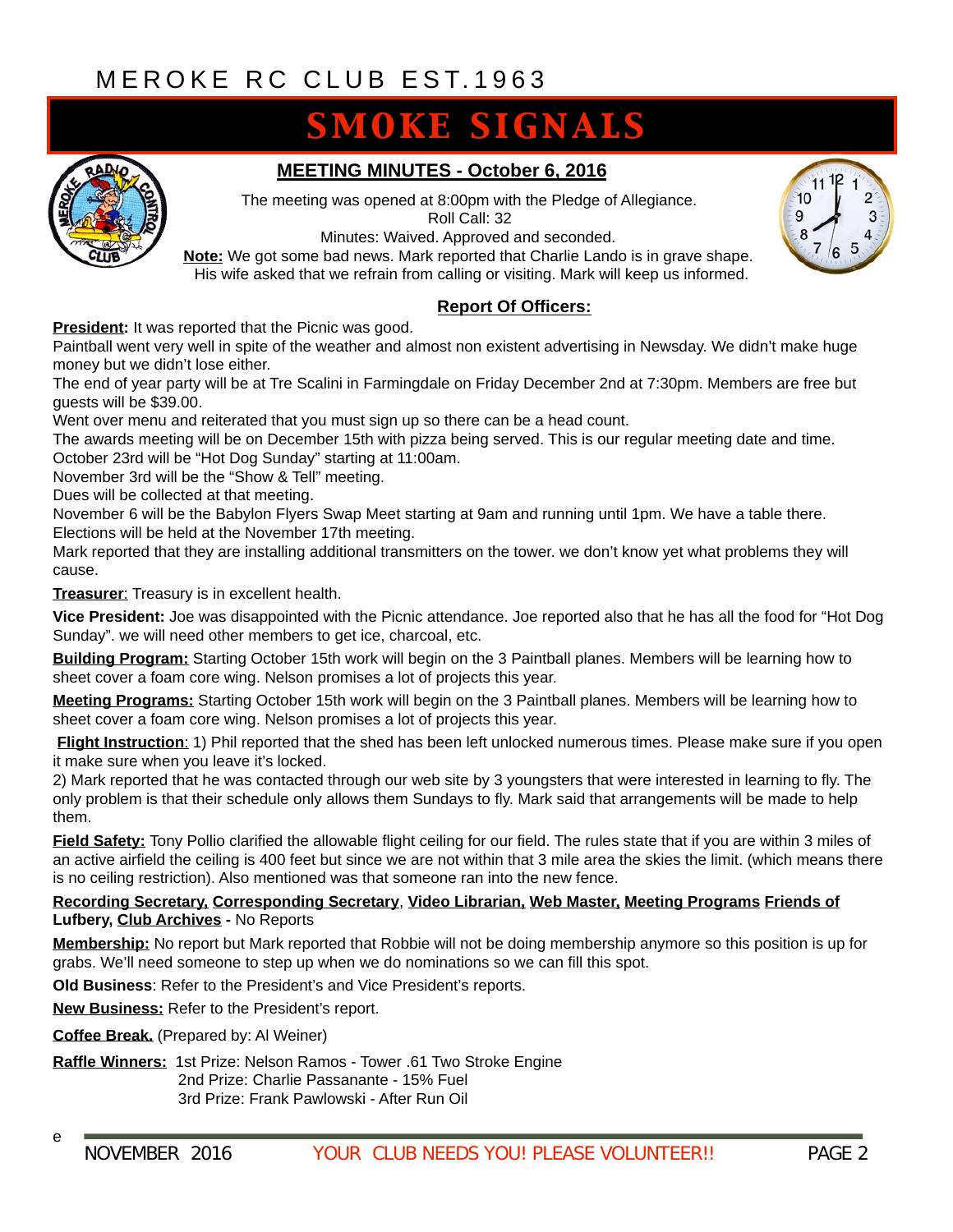## **SMOKE SIGNALS**



#### **MEETING MINUTES - October 20, 2016**

The meeting was opened at 8:00pm with the Pledge of Allegiance. Roll Call: 40 Minutes: Waived. Approved and seconded.



**Note:** The meeting opened with the sad news that Charlie Lando had passed away. A moment of silence was observed in his memory.

#### **Report Of Officers:**

**President:** The "End of Year" party has been changed back to Angelina's due to unavailable dates at Tre Scalini. It will be on Thursday December 15th at 7:30 which will be in lieu of our regular meeting. If you signed up for the original place but will be unable to make the new date and place please remove your name from said list and vise versa if you didn't sign up originally but can make this new date please make sure your on the list. Again members are free but guests will be \$40. It will be the same as last year.

A reminder this Sunday will be "Hot Dog Sunday" starting at 11am so come hungry.

The club will be purchasing a brick in Charlie's name on the AMA walk.

There are still 15 members not renewed with the AMA. If this isn't done by the new year there is a real possibility that you will be dropped from the roster.

**Vice President:** Joe reminded us that this is election time at the AMA and that we should all have gotten ballots in the mail and that we should make it a point to vote.

**Treasurer**: Treasury is in excellent health. **Recording Secretary:** No Report **Corresponding Secretary:** No Report

**Building Program:** 15 members attended and 3 wings and 1 fuselage of the paintball planes were stripped in preparation for new covering and repair.

The club might consider renaming the Building Program to the Charlie Lando / Meroke Building Program in memory of Charlie who was instrumental in getting the venues for the program along with a huge presence at the program and club. He will be sorely missed.

A committee will be formed to research a new Building Program venue for next year.

The 2nd half of the rent will be due January 1st.

The covering of the "FUN ONE" still continues.

**Video Librarian**: No Report **Web Master:** No Report **Meeting Programs:** No Report **Flight Instruction**: No Report **Friends of Lufbery:** No Report **Field Safety:** No Report

**Membership:** We had one new member vote. Mark Borkouski was accepted into the club.

**Club Archives:** Nothing new to report.

**Old Business**: Refer to the President's report.

**New Business:** Refer to the President's report.

**Coffee Break:** (Prepared by: Al Weiner)

**Virtual Fun Fly:** The fun fly was won by Team #1.

**Raffle Winners:** 1st Prize: Mark Klein - Magnum 70 4-Stroke engine. 2nd Prize: Lou Pinto - CA & Epoxy. 3rd Prize: Tom Dutton - Glow plugs.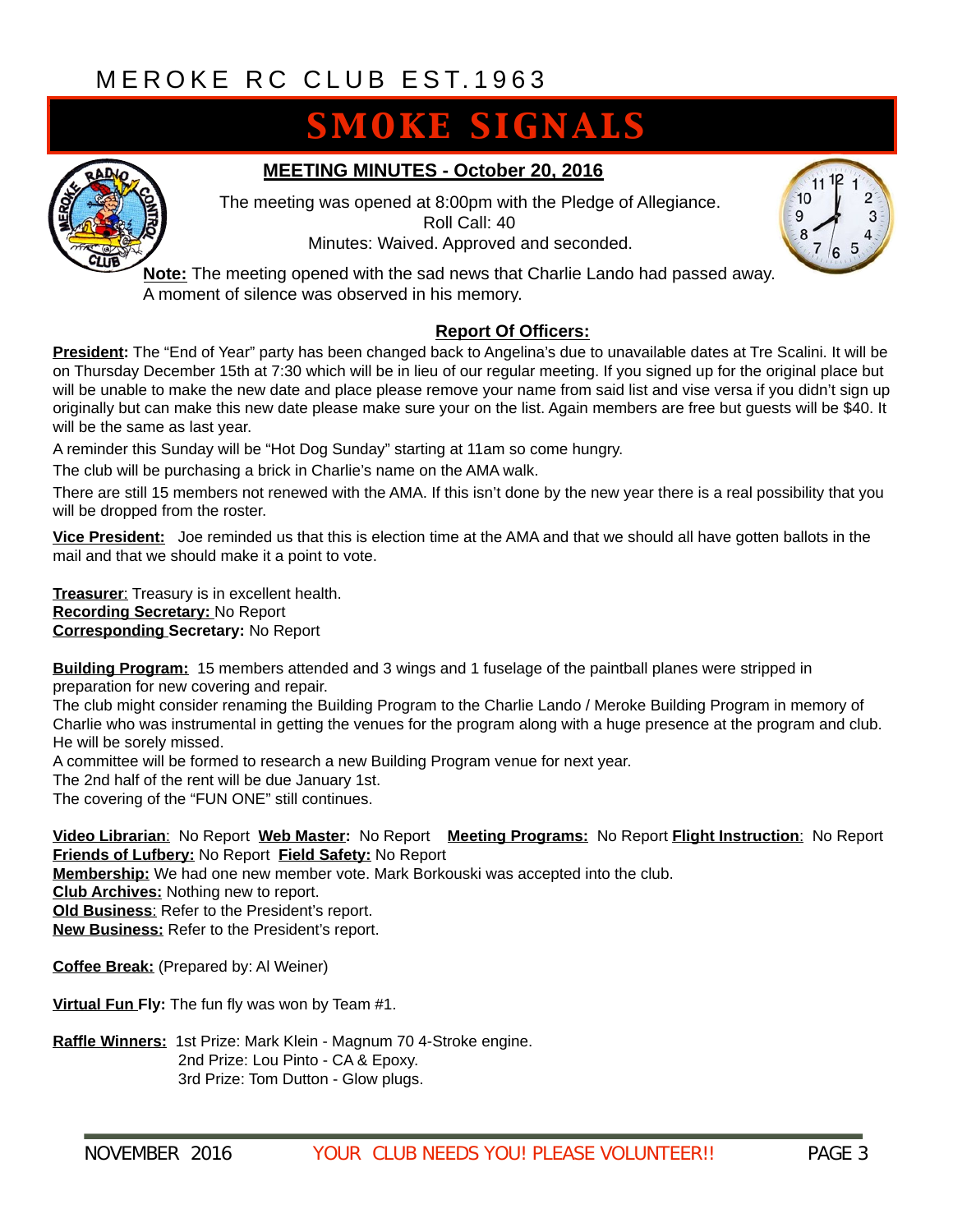### [MEROKE RC CLUB](http://www.meroke.com) EST.1963

# **SMOKE SIGNALS**

#### **MESSAGE FROM THE PRESIDENT**

The last two months of the year are quite hectic as we elect new officers, collect dues for the next year and present honors. Please consider one of the many rewarding positions that need to be filled when Tony, graciously once again, runs our elections November 17. Our first meeting in December will be abbreviated to allow our usual show and tell (if necessary) and the presentation of awards to the well deserving individuals who make the club function as well as it does. The second meeting on December 15 will be held at Angelino's (see note in this issue) and our newest Mr. Meroke will be crowned.



#### **UPDATE MEROKE R/C CLUB BUILDING PROGRAM** by Nelson Ramos



As you guys already know our first session was on Saturday, October 15,2016. Thirteen guys showed up. The guys set themselves up in this configuration on: table first table resurrecting an old stick (Richard Waldman); the next table stripping three paint ball wings (John Cappabianca) and continuation of last years Fun One monokote covering (Tim Vess.) Table four initiated a kit build of a Sopwith Pup (Roy Southard and Dave Bell). The center tables featured paint ball fuselage striping exposing damages (Paul Rozek). Center table number six featured a semi-scratch build model we sketched out the fin with the rudder on paper figuring how to proceed on the

build (Eppi Santiago and Mark Trager.) Center table seven had an ARF project to square the wing with the fuselage and center it with dowels (Lou Pinto)

 There was also an effort to troubleshooting an electric speed controller, battery, charger (Bob Henken and Curtis Underdue). Overseeing all the activity was Joe Petrozza and Nelson.

 The agenda for this year is to continue with last year's Fun-One model, a semi- scratch build sport plane, and repair paint-ball models. Waiting in the wings are Cherokee form model and a Waco biplane.

 The guys requested a lecture on how to build square and true. Additionally, after the purchase of that LiPo from the store, how does one properly maintain it. (Charge- discharge- storage)

 Remember this is your building program to learn and build. If you need help come in, plus those with experience are invited to help.

 We have scheduled three sessions each month. We meet Saturday morning 9am to 12pm, in the basement of the Wantagh Memorial Congregational Church at 1845 Wantagh Avenue, in Wantagh, N.Y.

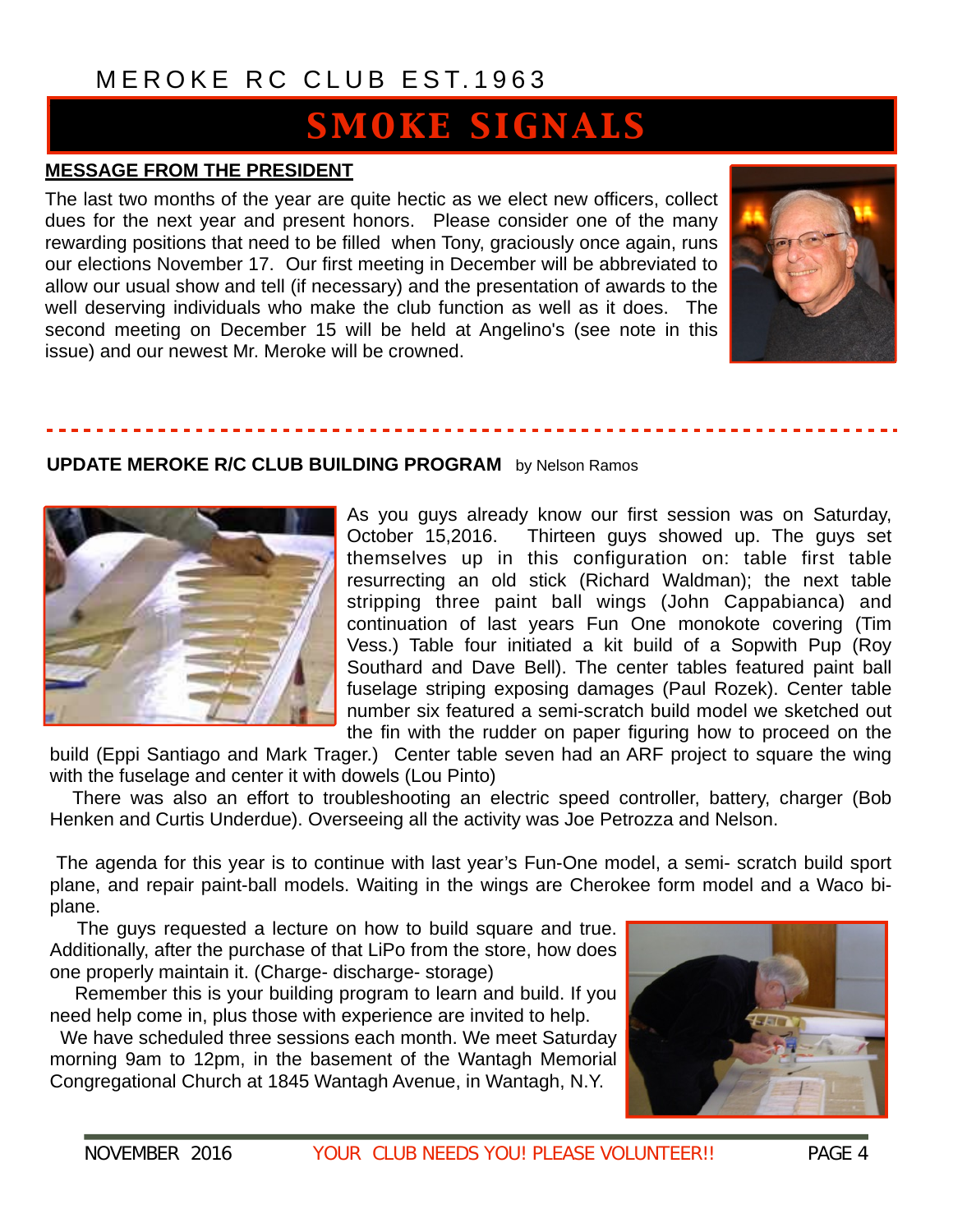### [MEROKE RC CLUB](http://www.meroke.com) EST.1963

# **SMOKE SIGNALS SHOW & TELL**



**Jerry Koenig showed off his giant scale P-38 which he converted to electric from a KMB kit which is no longer available. It weighed in at 16 lbs. with batteries. Really impressive with many details I don't have the room to put in this report. Nice job Jerry.** 



**Jerry Liebman showed a vintage Goldberg kit the "Freedom 20" in which he installed an OS .25. Very nice Jerry.** 



**Mel Brenner showed a P-47 ARF with a 26cc. Evolution gas engine.** 



**Nelson Ramos brought in a section of a foam core wing to show us what will be happening the year at the building program.** 

**EDITOR'S NOTE:** All pictures and descriptions for the SHOW & TELL segment of the Newsletter are courtesy of Richy Brunswick.